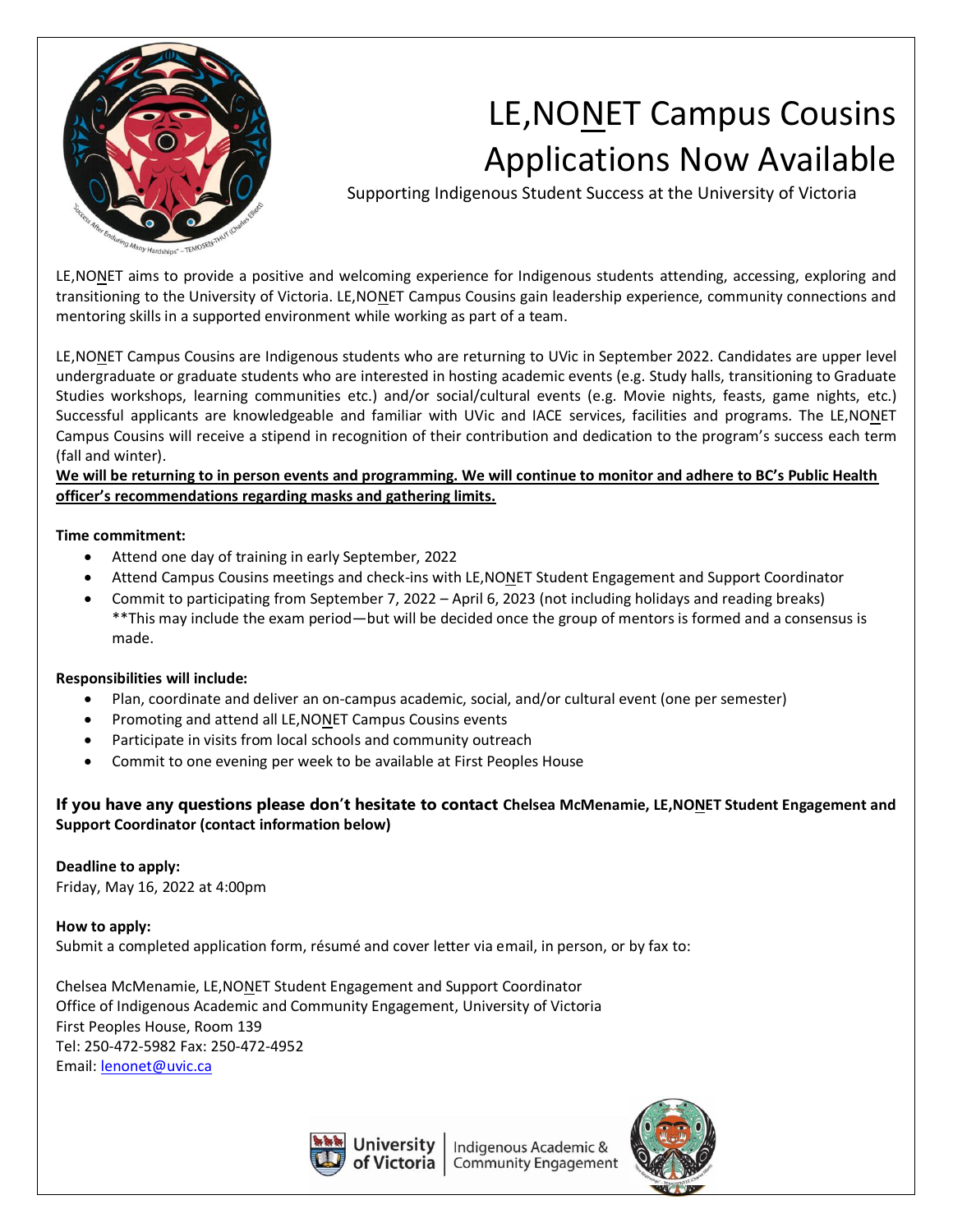

# Supporting Indigenous Student Success at the University of Victoria LE, NONET Campus Cousins Application 2022 - 2023

| Last name:                                                                                                                          |                                                                                                                                                                                                                                                                                                                                                                                                                                                                                                                                                                                                                                                                                                                                                                                                                                                                                                                                                                                         | First name:                 | UVic ID:     |
|-------------------------------------------------------------------------------------------------------------------------------------|-----------------------------------------------------------------------------------------------------------------------------------------------------------------------------------------------------------------------------------------------------------------------------------------------------------------------------------------------------------------------------------------------------------------------------------------------------------------------------------------------------------------------------------------------------------------------------------------------------------------------------------------------------------------------------------------------------------------------------------------------------------------------------------------------------------------------------------------------------------------------------------------------------------------------------------------------------------------------------------------|-----------------------------|--------------|
| Address while at UVic:                                                                                                              |                                                                                                                                                                                                                                                                                                                                                                                                                                                                                                                                                                                                                                                                                                                                                                                                                                                                                                                                                                                         | City/Province:              | Postal Code: |
| Phone number:                                                                                                                       |                                                                                                                                                                                                                                                                                                                                                                                                                                                                                                                                                                                                                                                                                                                                                                                                                                                                                                                                                                                         | Email:                      |              |
| Date of Birth:                                                                                                                      |                                                                                                                                                                                                                                                                                                                                                                                                                                                                                                                                                                                                                                                                                                                                                                                                                                                                                                                                                                                         | Nation/Ancestry:            |              |
| Year of Study:                                                                                                                      |                                                                                                                                                                                                                                                                                                                                                                                                                                                                                                                                                                                                                                                                                                                                                                                                                                                                                                                                                                                         | Faculty/Department/Program: |              |
| Degree:<br>Bachelor's                                                                                                               |                                                                                                                                                                                                                                                                                                                                                                                                                                                                                                                                                                                                                                                                                                                                                                                                                                                                                                                                                                                         | Master's                    | PhD          |
| Please check<br>availability:                                                                                                       | The Campus Cousin position is suitable for an individual who has demonstrated leadership<br>qualities, has event planning experience, and has time to fully commit to the program.<br>Each Campus Cousin will commit to:<br>Plan, coordinate, promote, and host an on-campus academic, social, and/or cultural<br>➤<br>events (one per semester)<br>Promote/attend Campus Cousins events<br>≻<br>Participate in visits from/to community with Indigenous Community Liaison & Outreach<br>≻<br>Coordinator (high schools or community organizations)<br>Participate in Campus Connections visits on-campus<br>➤<br>Participate in monthly meetings with the LE, NONET Student Engagement & Support<br>⋗<br>Coordinator<br>Commit to one evening per week to be available at First Peoples House for studying and<br>⋗<br>community building. 4:30-8:00pm, Mon. to Thurs. not including holidays and reading<br>breaks.*<br>Attend one day training workshop in early September 2022<br>⋗ |                             |              |
| <b>Fall Semester</b><br>Sept. 7 - Dec. 5                                                                                            | *This may include the exam period-but will be decided once the group of mentors is<br>formed and a consensus is made.                                                                                                                                                                                                                                                                                                                                                                                                                                                                                                                                                                                                                                                                                                                                                                                                                                                                   |                             |              |
| <b>Winter Semester</b><br>Jan. 9 - April 6                                                                                          | Skills and Experience:<br>$\triangleright$ Currently enrolled in the fall 2022 semester at the University of Victoria as either an<br>undergraduate or graduate student<br>$\triangleright$ Working knowledge of and experience with Campus Cousins programming<br>Experience coaching and mentoring, facilitating workshops or training sessions<br>Experience working with student volunteers and events<br>Experience public speaking, developing strong interpersonal, and time management skills<br>Be detailed and goal-oriented with the ability to take initiative and multitask<br>Ability to work both independently and collaboratively as a member of a team<br>⋗<br>Ability to deal effectively with conflict resolution and use non-violent crisis intervention<br>➤                                                                                                                                                                                                      |                             |              |
| Do you have other commitments such as co-op, internships or NSU that you are applying for this year? If you do, please<br>describe: |                                                                                                                                                                                                                                                                                                                                                                                                                                                                                                                                                                                                                                                                                                                                                                                                                                                                                                                                                                                         |                             |              |